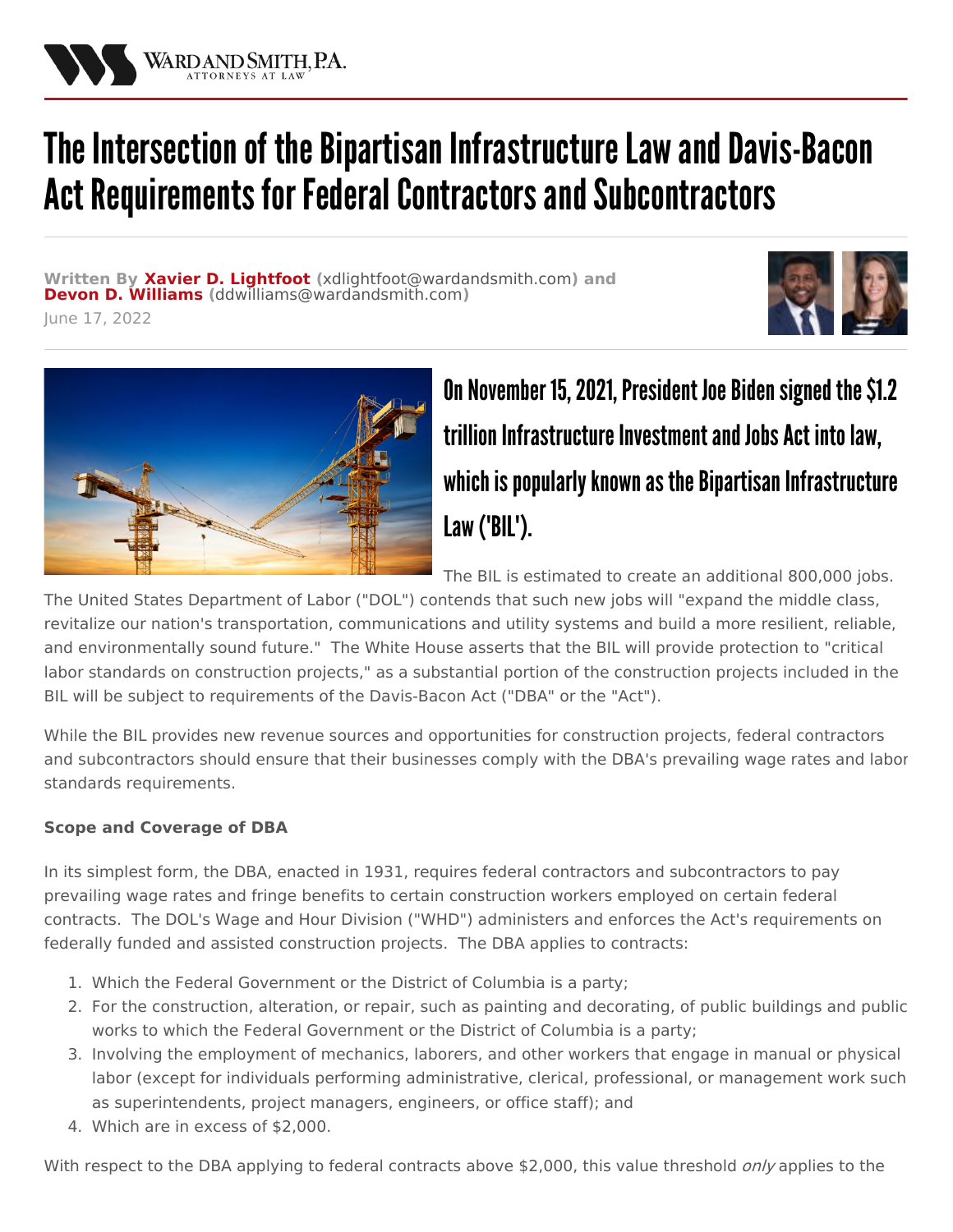initial federal contract. If the threshold is met, however, then the DBA applies to any lower-tier subcontracts even if the value of the subcontract is less than \$2,000.

#### **Requirements for Contractors and Subcontractors**

There are various requirements for federal contractors and subcontractors under the DBA, which the United States Supreme Court has described as "a minimum wage law designed for the benefit of construction workers." The Act was designed to protect construction workers' wage standards from federal contractors who may base their contract bids on wage rates that are lower than the local wage level. Under the DBA, federal contractors and subcontractors are required, among other things, to do the following:

- 1. Pay covered workers who work on the work site the prevailing wage rates and fringe benefits that are listed in the applicable wage determinations, which are provided by the WHD (the prevailing wage rate consists of both the basic hourly rate of pay and any fringe benefits to bona fide third-party plans, which may include medical insurance; life and disability insurance; pensions on retirement or death; compensation for injuries or illness resulting from occupational activity; or other bona fide fringe benefits – bona fide fringe benefits, however, do not include payments made by employer contractors or subcontractors that are required by other federal, state, or local laws such as required contributions to unemployment insurance);
- 2. Maintain accurate payroll records for employees that must be submitted to the contracting agency on a weekly basis (within seven days following the regular pay date for the particular workweek), which must include the following for covered employees: (i) name; (ii) classification; (iii) daily and weekly hours worked; and (iv) deductions made and actual wages paid (there are additional recordkeeping requirements for federal contractors who employ apprentices or trainees under approved DOL programs);
	- Federal contractors and subcontractors are also required to preserve the payroll records for three years following the completion of the covered work, provide accessibility to the records upon request by the DOL or its representatives, and allow the DOL or its representatives to interview employees during work hours.
	- Federal contractors and subcontractors can use the WHD's Form [WH-347](https://www.dol.gov/sites/dolgov/files/WHD/legacy/files/wh347.pdf) to satisfy the weekly reporting requirements.
- 3. With respect to prime or general contractors, they must ensure that specific contract clauses and the applicable wage determinations are inserted into any lower-tier subcontracts (the contract clauses cover the following: (i) construction wage rate requirements; (ii) withholding of funds; (iii) payrolls and basic records; (iv) apprentices and trainees; (v) compliance with requirements under the Copeland Act; (vi) requirements for subcontracts; (vii) contract termination – debarment; (viii) compliance with construction wage rate requirements and related regulations; (ix) disputes concerning labor standards; and (x) certification of eligibility); and
- 4. Post a notice of the prevailing wages as to every [classification](https://www.dol.gov/sites/dolgov/files/WHD/legacy/files/fedprojc.pdf) of worker and an "Employee Rights under the DBA" poster in a prominent location that is easily accessible to the covered workers at the work site.

### **Practical Consideration in Compliance with DBA**

Federal contractors and subcontractors should ensure that covered workers are properly classified for the work such individuals perform and paid in accordance with the prevailing wage rate for their classification.

Employers will often face recordkeeping challenges when they have nonexempt employees who perform covered (manual) work and non-covered (administrative) work in the same workweek.